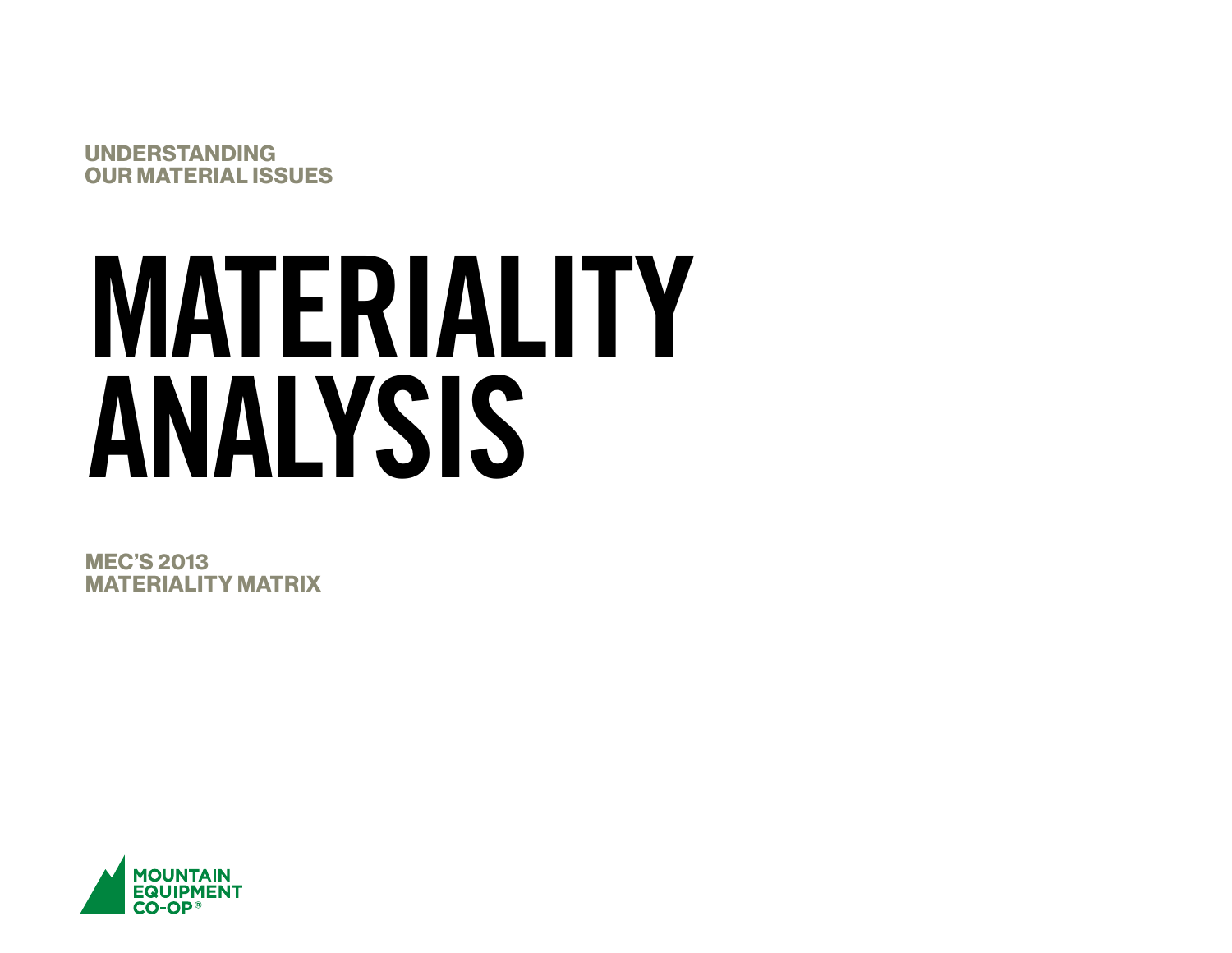

Material information is information that is significant enough to affect the judgements, evaluations, and behaviours of management or stakeholders.

At MEC, we use materiality analysis in two ways:

- To inform sustainability strategy by highlighting issues that matter to stakeholders and the organization
- To inform reporting scope to ensure transparent communication about ma terial issues

By understanding what is material to our organization and our stakehold ers, we can prioritize our strategy and our reporting accordingly. See [here](http://www.mec.ca/AST/ContentPrimary/Sustainability/AccountabilityReport/Approach.jsp?CONTENT%3C%3Ecnt_id=10134198674183530) for more detail.

We have been conducting materiality analyses since 2009, and update our material issues on an annual basis. We use a four-step process to identify and prioritize material issues, using our past priority sustainability issues as a starting point:

1. We identify and map our stakeholders—organizations and groups that are most affected by our actions, or have the greatest potential to affect MEC.

- 2. We develop a list of possible issues by reviewing key documents and sources, gaining feedback and input from stakeholders, and consult ing documents that more broadly represent stakeholder views.
- 3. We then note how often issues are raised, and group similar issues. We rate and plot them in terms of their importance to stakeholders and their influence on MEC's business success.
- 4. Finally, we review and revise our draft matrix to reflect input from our senior management team and other key in dividuals. The extent of this final vali dation step varies depending on how much the issues have changed from the previous year.

This document presents the material issues we have identified for 2013. It is the first time that we have publicly shared our materiality matrix. Your feedback is important to us. Please email us at [accountability@mec.ca](mailto:accountability%40mec.ca?subject=) to share your views.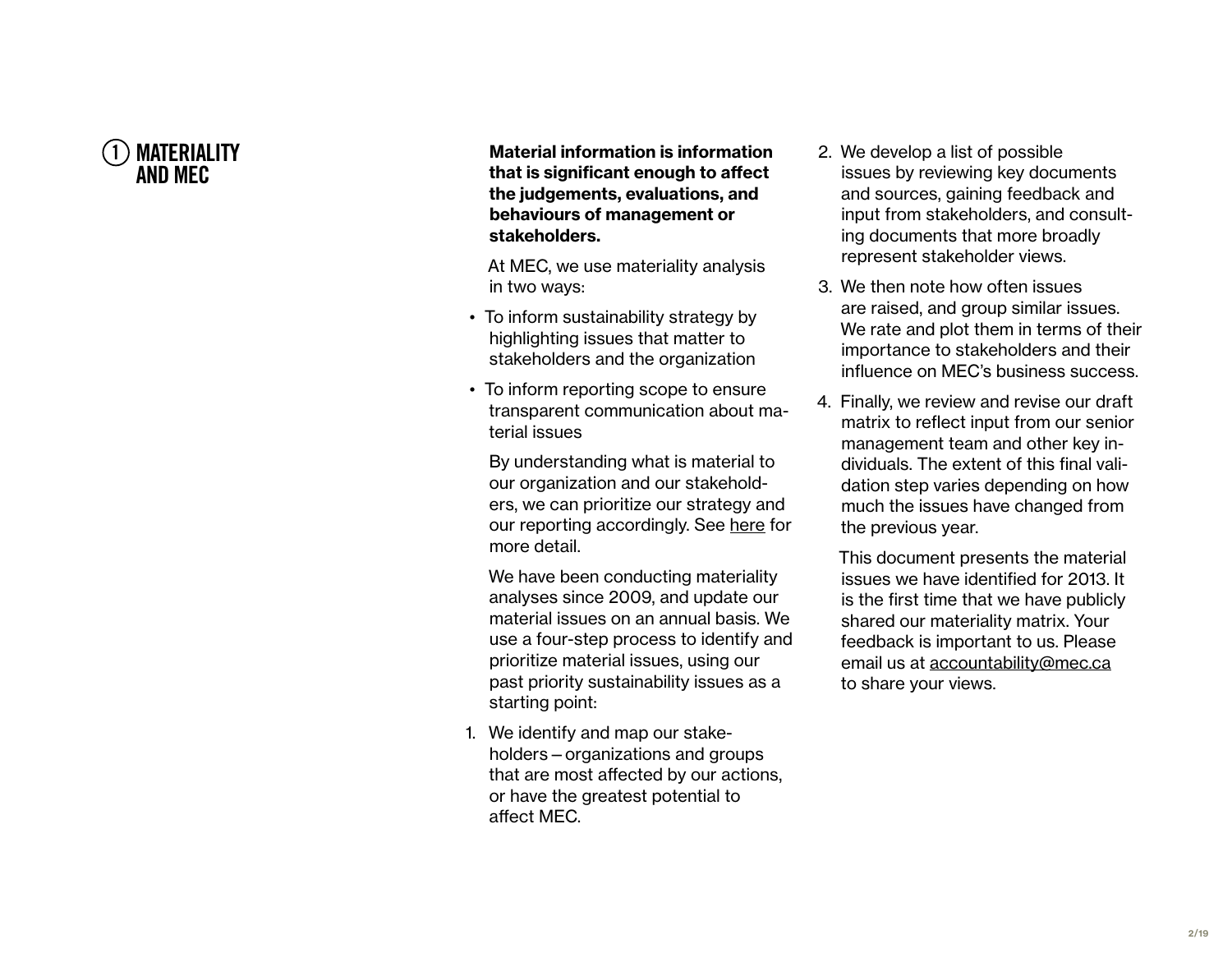# 2 Material Issues **DEFINITION**

This section presents a table listing MEC's 12 material topics and 45 issues, as well as how we have defined these issues.

# [PRODUCT OFFERING](#page-7-0)

### [Assortment relevance](#page-7-0)

Product assortment that is relevant to existing and potential members. Includes fit and style.

### [Value for price](#page-7-0)

Well-priced products and services. Value as a combination of price, assortment, quality, fit, and style, as well as environmental and social attributes.

### **[Quality](#page-7-0)**

Appropriate quality standards. Includes return policy.

### [Availability](#page-7-0)

Product in stock.

### [Product safety](#page-7-0)

Products and services that are safe for use, including product composition (e.g., lead) and performance (e.g., crash testing).

### [Environmentally preferred attributes](#page-7-0)

Environmentally preferred product attributes.

# [SERVICES OFFERING](#page-8-0)

### [Services offering](#page-8-0)

Services assortment that is relevant to existing and potential members (e.g., rentals, bike shop).

### [Member service](#page-8-0)

Level of member service in-store and online.

### [Information and knowledge](#page-8-0)

Product information and knowledge, activity expertise. All communication channels (e.g., online, signage) and employees.

### [Alternative ownership and use](#page-8-0)

Service-based experiences and alternatives to purchasing gear (e.g., rentals, gear swap, fix-it, takeback) that solve member needs and enable active and responsible lifestyles. Includes information and solutions.

# [BUSINESS HEALTH](#page-9-0)

### [Competitiveness and market position](#page-9-0)

Position and market share in a changing and competitive marketplace. Includes growth and associated reputational and strategic impacts.

[Business model adaptability](#page-9-0) Adaptable business model that enables change in an increasingly complex economy. Includes MEC's capital structure, taxation, and access to capital and financing.

### [Branding](#page-9-0)

Activities that build an engaging and consistent brand that is relevant to the marketplace. Stays true to MEC's core values.

### [BUSINESS SUSTAINABILITY](#page-10-0)  **[LEADERSHIP](#page-10-0)**

### **[Accountability](#page-10-0)**

Responsibility for the impacts of MEC's actions. Includes stakeholder engagement, management systems, transparency, and credibility measures (e.g., external rankings, appropriate assurance).

### [Communications and public policy](#page-10-0)

Proactive communication on sustainability issues. Public engagement on appropriate issues (e.g., activity, carbon, conservation policy).

### [Community investment](#page-10-0)

Grants and in-kind investments in community. Includes disaster relief.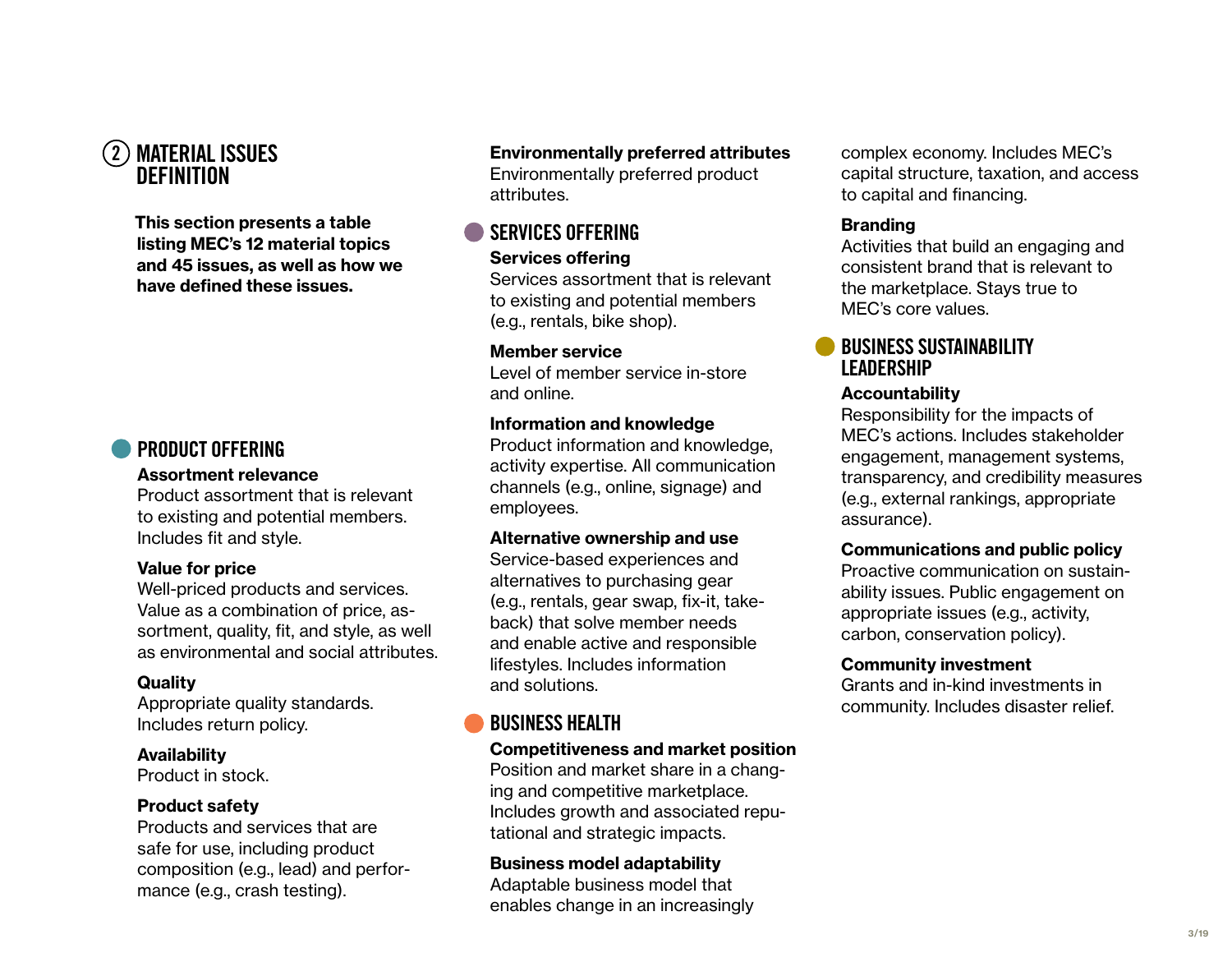# 2 Material Issues **DEFINITION**

### [ENVIRONMENT AND RESOURCE SUPPLY](#page-11-0) [Energy, carbon, and climate change](#page-11-0)

Contributions to climate stability. Energy use and carbon emissions in supply chain and operations. Current boundaries include product transportation, employee commute, business travel, and facilities.

### [Materials use and waste](#page-11-0)

Natural and synthetic materials: extraction, development, and disposal. Reduction of materials use and reduction of waste in product design, manufacturing, and operations.

### [Green chemistry and](#page-11-0)  [harmful discharge](#page-11-0)

Responsible chemical management. Elimination of harmful chemical discharge and related impacts on people and the environment, primarily in product and materials.

### [Water use and quality](#page-11-0)

Optimal water quality and minimal water use in manufacturing, operations, and external systems.

### **RESILIENT AND RESPONSIBLE** [SUPPLY CHAIN](#page-12-0)

### [Human rights and worker well-being](#page-12-0)

Human rights, ethics, and labour issues toward supply chain worker well-being. Includes MEC's Code of Conduct expectations for MEC-label products, and in future, non-MEC-label products.

### [Responsible manufacturing](#page-12-0)  [and procurement](#page-12-0)

Expectations of product suppliers (MEC-label and non-MEC-label) and services. Includes social (e.g., human rights, ethics, labour issues), and supplier environmental management practices.

### [Sourcing resilience](#page-12-0)

Resilience of MEC supply base and systems. Includes access to and volatility in materials availability, costing (including exchange rates), trade regulation, political instability, labour, and partner financial health.

### [Country of origin](#page-12-0)

Global sourcing and consumer country of origin preferences and issues. Includes decline of products made in Canada, and increase of products made in China.

### [Animal welfare issues](#page-12-0)

Ethical treatment of animals (e.g., live plucked down, mulesing).

### **[Traceability](#page-12-0)**

Processes, systems and controls to enable supply chain transparency, primarily in MEC-label products, to validate any claims (from environment to quality) and ensuring product safety.

### [EMPLOYEE ENGAGEMENT](#page-13-0)  [AND WORKPLACE](#page-13-0)

### [Attracting and retaining talent](#page-13-0)

Efforts to attract and retain MEC employees with the skills, capacity, and talent to achieve marketplace goals. Includes an engaging workplace.

### [Workplace health and safety](#page-13-0)

Workplace health and safety practices; injury and recovery.

### [Training and development](#page-13-0)

Investments in employees' skills and capacity to achieve MEC's goals.

### **[Compensation](#page-13-0)**

Employee benefits and compensation. Includes liveable wages.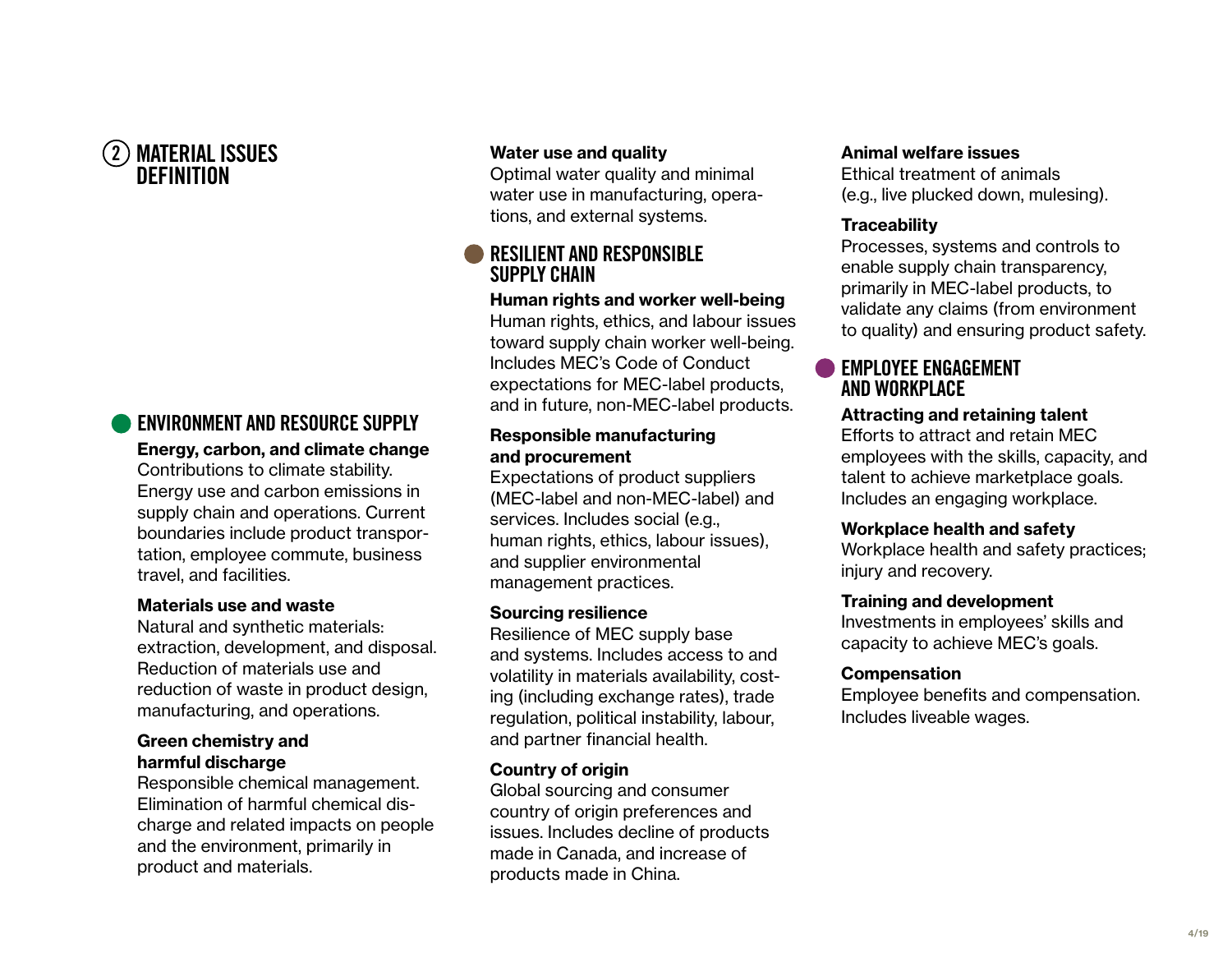# 2 Material Issues Definition

# [EMPLOYEE ENGAGEMENT](#page-13-0)  [AND WORKPLACE](#page-13-0) *CONTINUED*

### **[Diversity](#page-13-0)**

Diversity of employees (and members) to reflect changing face of Canada and avoid discrimination.

### [Organizational culture](#page-13-0)

Change management transition to strengthen organizational culture to more proactively respond to external market changes, best serve members, and reflect active lifestyle.

# [MEMBER ENGAGEMENT](#page-14-0)

### [Member participation in MEC](#page-14-0)

Encouraging and enabling seamless member engagement with MEC, including purchasing, member input, voting, and events.

### [Member satisfaction](#page-14-0)

Member satisfaction with their cumulative MEC experience.

# **[OPERATIONS](#page-15-0)**

### [Omni-channel access](#page-15-0)

Seamless online, in-store, and mobile member access to MEC.

### [Supply chain, information systems,](#page-15-0)  [and logistics](#page-15-0)

Competitive and productive supply chain, logistics, and retail operations.

### [Green buildings and store siting](#page-15-0)

Green buildings and equipment, water management, materials and resources, indoor air quality, education and inspiration, building re-use. Sustainable sites, community connectivity and neighbourhood impact, alternative transportation, and access.

# [ACTIVE LIFESTYLE](#page-16-0)

### [Active lifestyle and recreation](#page-16-0)

Active lifestyles among existing and potential members. Includes in-store outreach, community investment, envoys, safe recreation, and understanding of activity trends.

### [Youth activity engagement](#page-16-0)

Outdoor participation in children (through families) and young adults.

# **[CONSERVATION](#page-17-0)**

[Conservation – environment](#page-17-0) Protection of places that are environmentally significant. Includes land and water.

### [Conservation – access](#page-17-0)

Protection of places and development of infrastructure that ensures access to recreation. Includes low-impact recreation, and front- and back-country.

# [GOVERNANCE AND](#page-18-0) [CO-OPERATIVE IDENTITY](#page-18-0)

### [Board composition](#page-18-0)

Skilled and representative board composition, and processes to ensure governance capacity.

### [Governance practices](#page-18-0)

Progressive, responsible governance practices. Capacity to ensure good practices.

### [Co-operative identity](#page-18-0)

Identification of being a co-operative (e.g., living co-operative principles, benefits to members, decision-making process, support of co-operative movement).

### [Business ethics](#page-18-0)

Business practices that abide by ethical principles. Includes all aspects of organizational and individual conduct.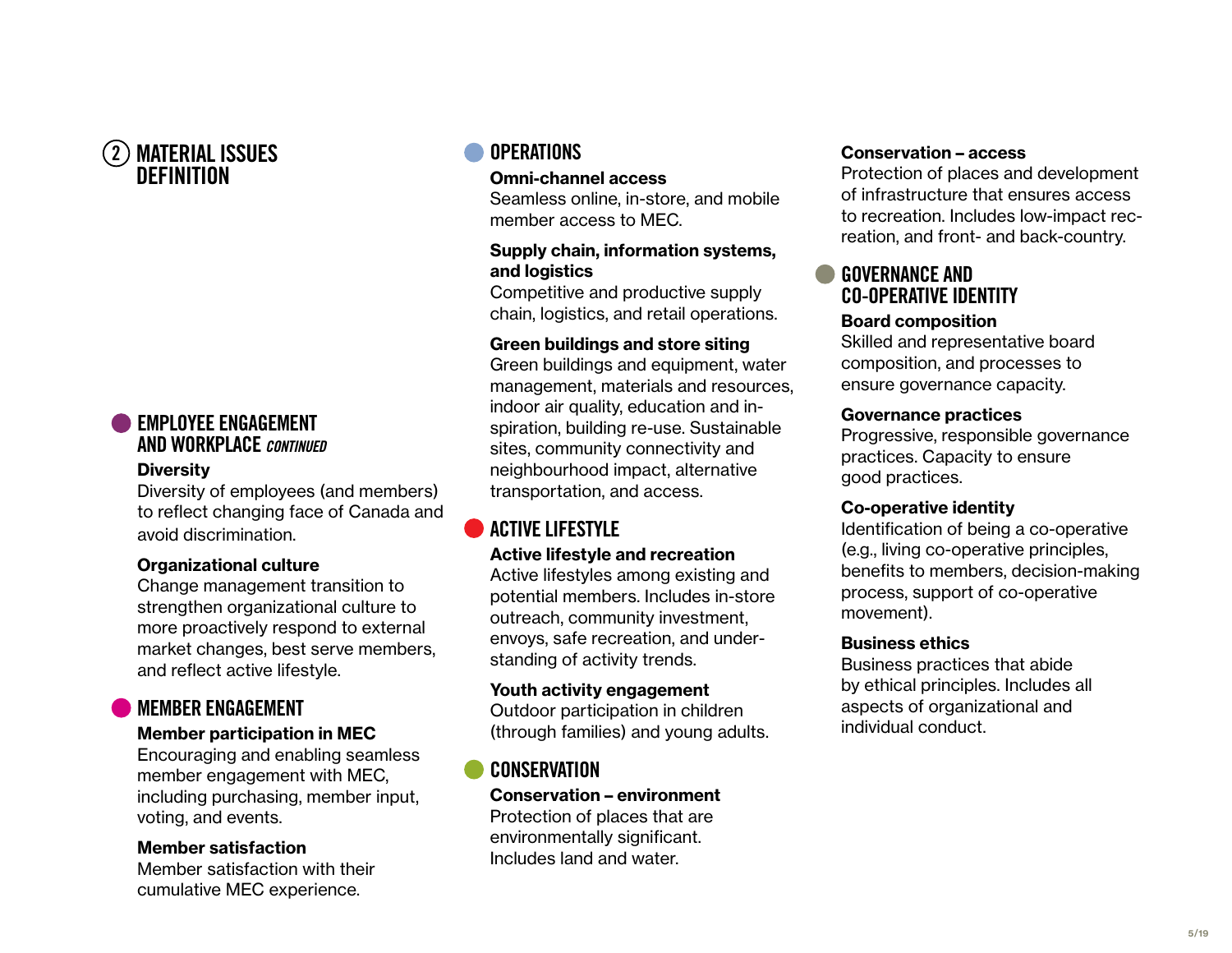

This section illustrates the material issues we have identified through a two-dimensional matrix, plotting the issues based on their influence on our business success (x axis) and their importance to stakeholders (y axis). The bubble size depicts MEC's assessment of how significant the issues are on a global scale.

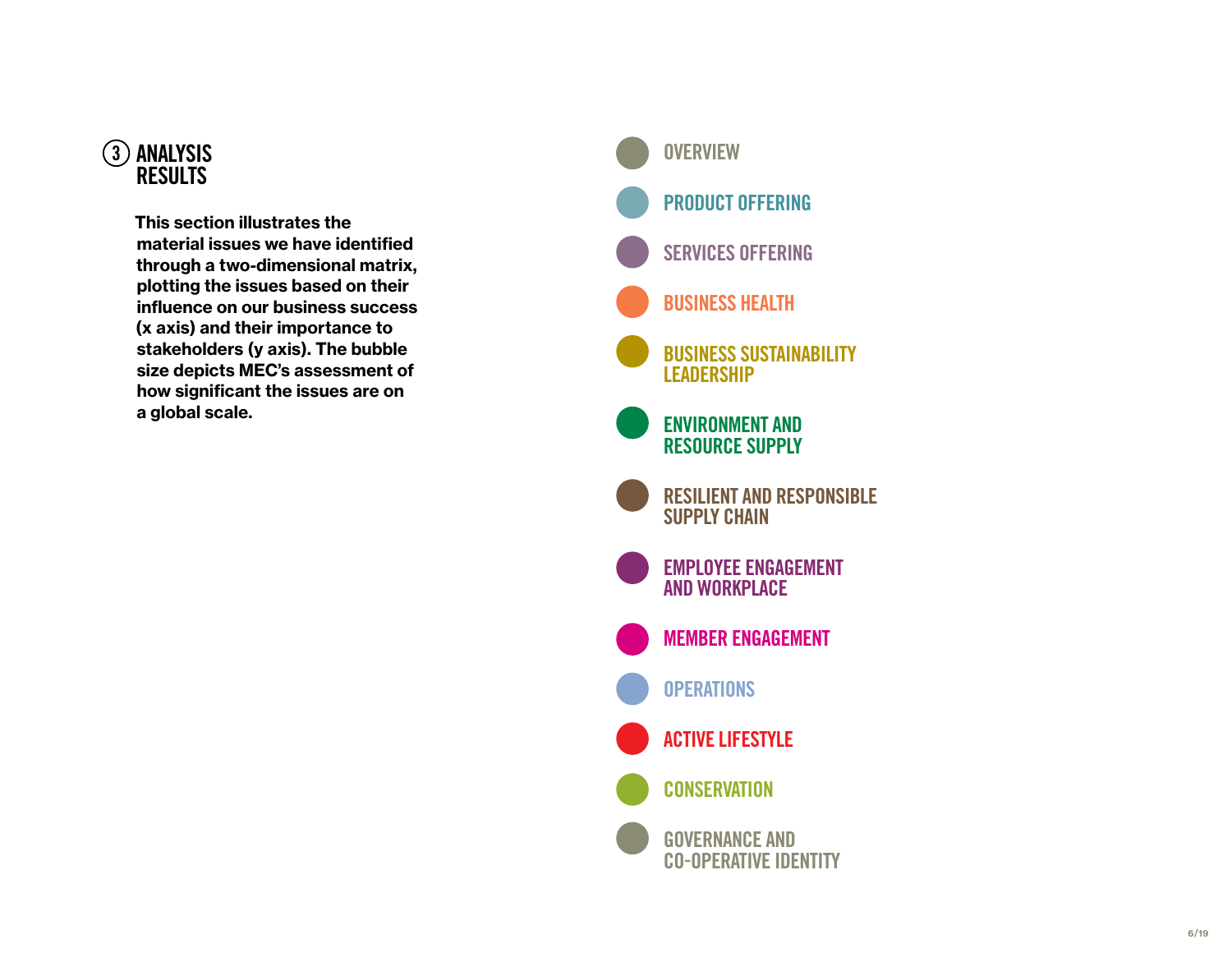# 2013 MATERIALITY

# **OVERVIEW**

<span id="page-6-0"></span>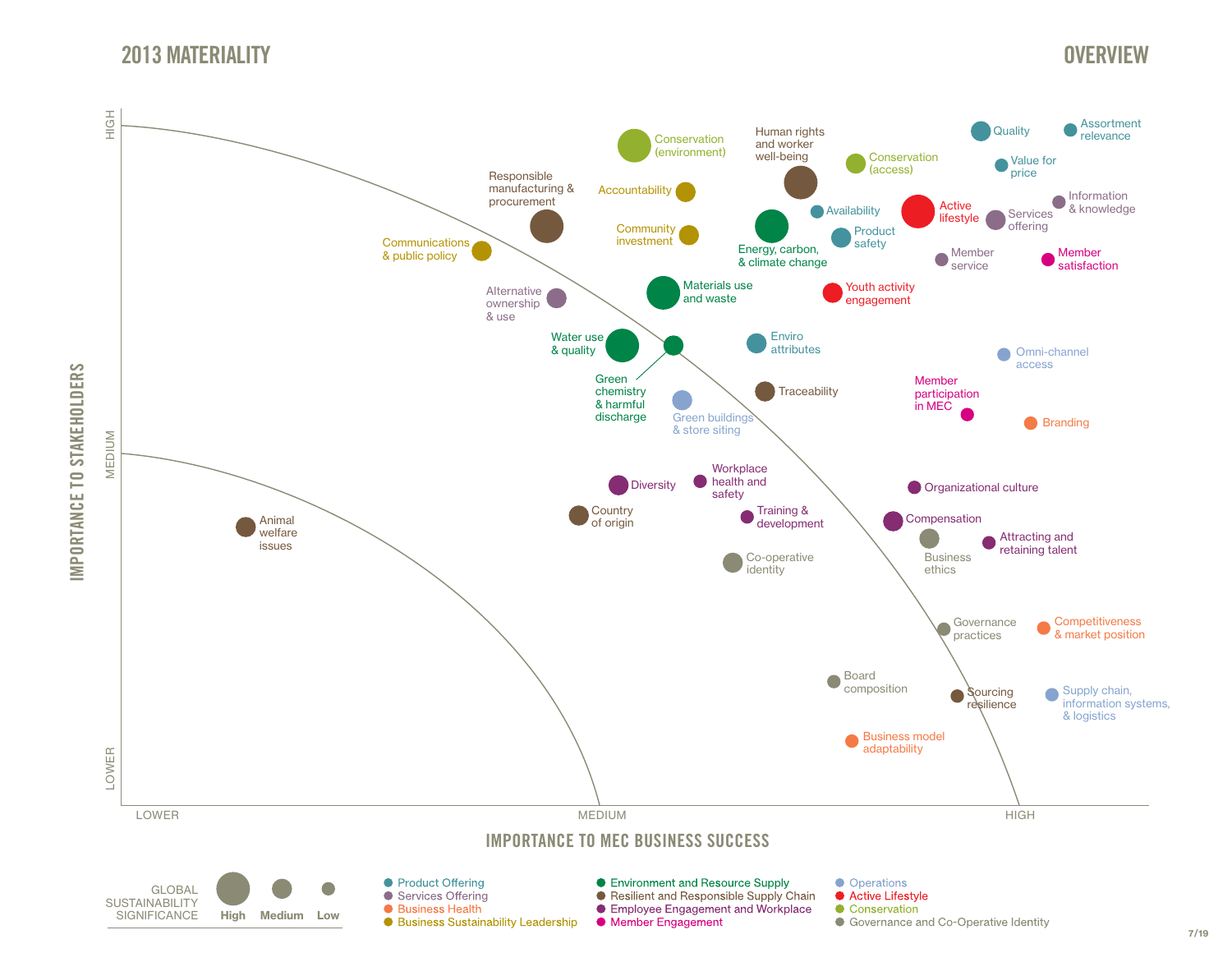

# [OVERVIEW](#page-6-0)/PRODUCT OFFERING

<span id="page-7-0"></span>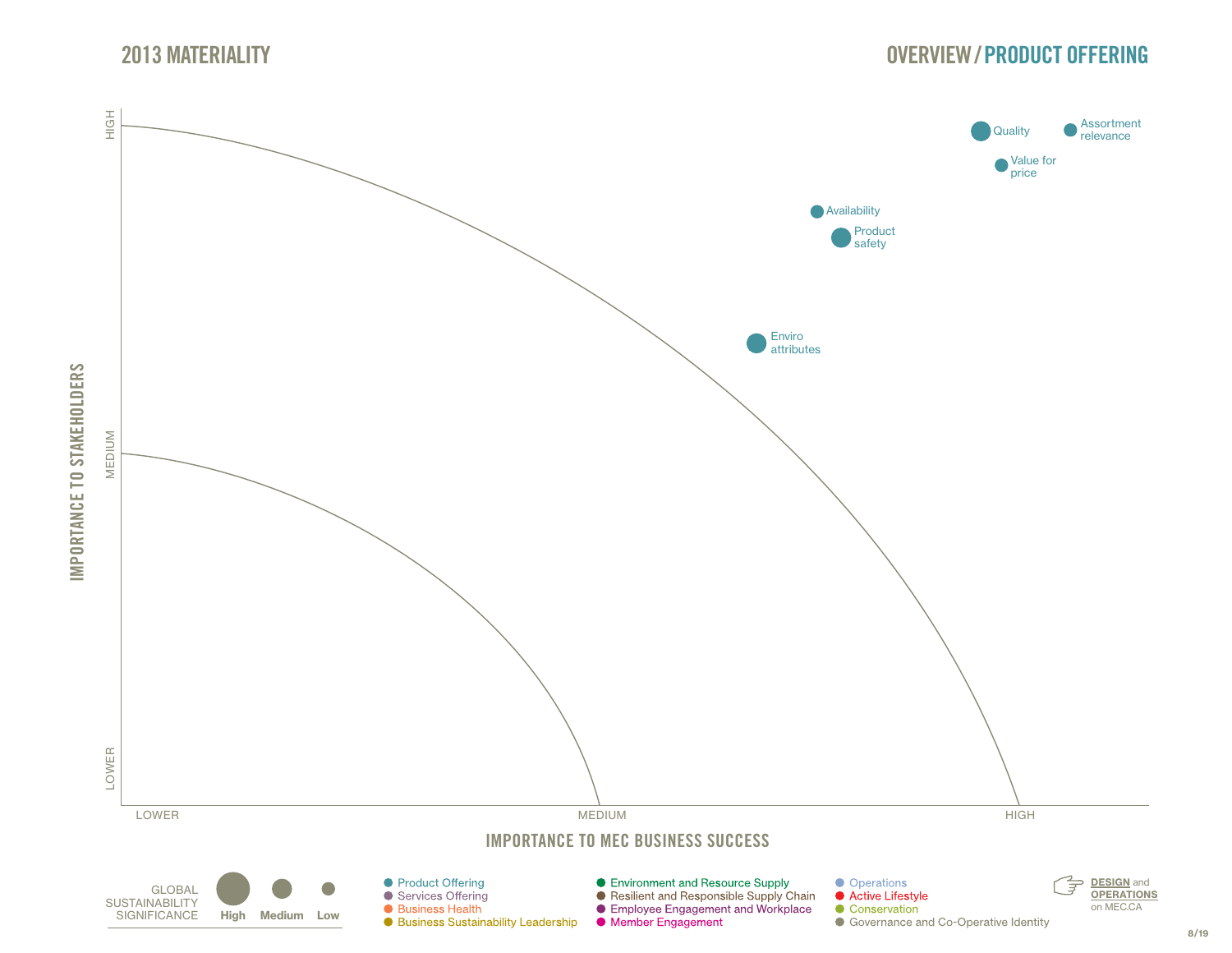

<span id="page-8-0"></span>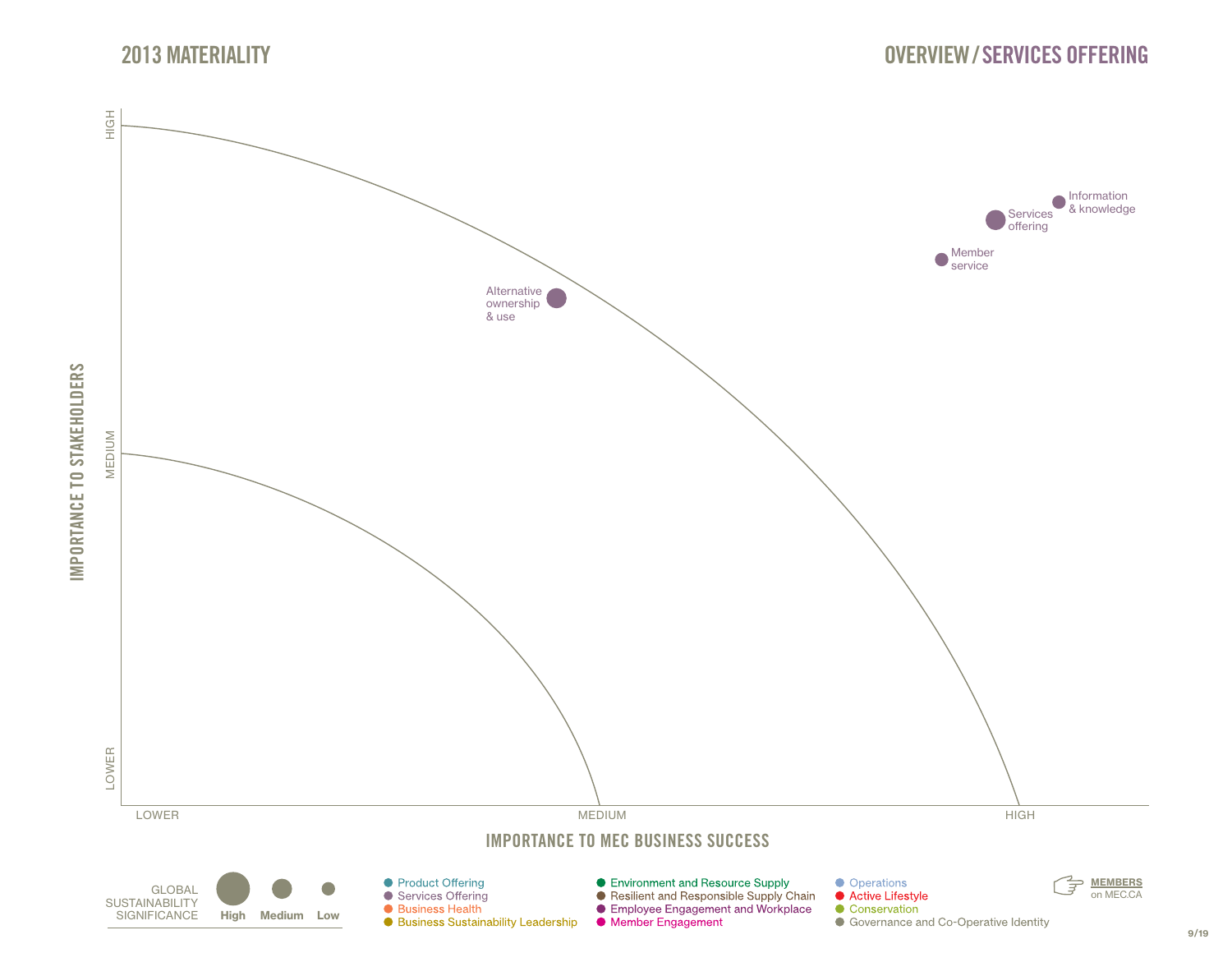![](_page_9_Picture_0.jpeg)

![](_page_9_Figure_1.jpeg)

<span id="page-9-0"></span>![](_page_9_Figure_2.jpeg)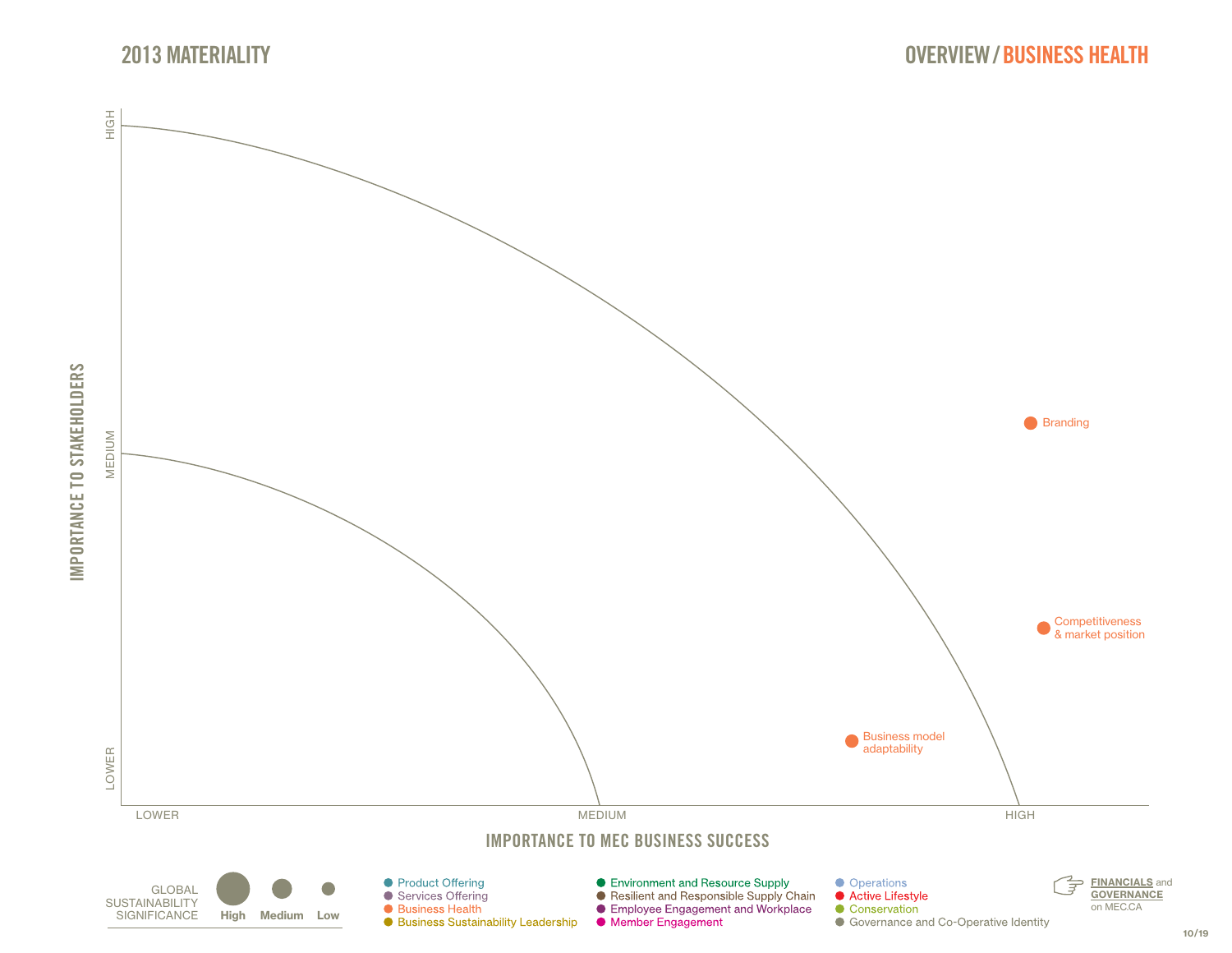<span id="page-10-0"></span>![](_page_10_Figure_2.jpeg)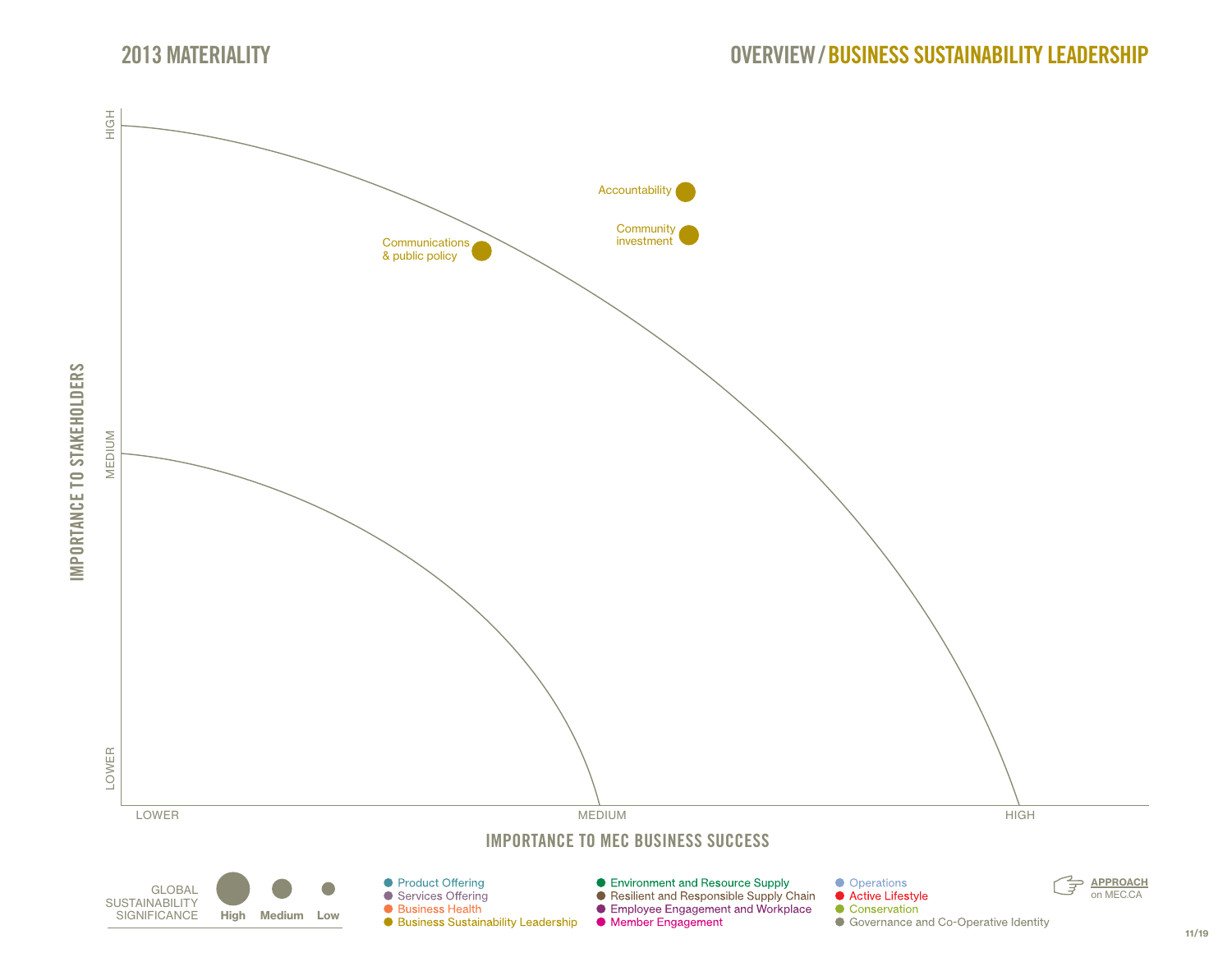![](_page_11_Picture_0.jpeg)

<span id="page-11-0"></span>![](_page_11_Figure_2.jpeg)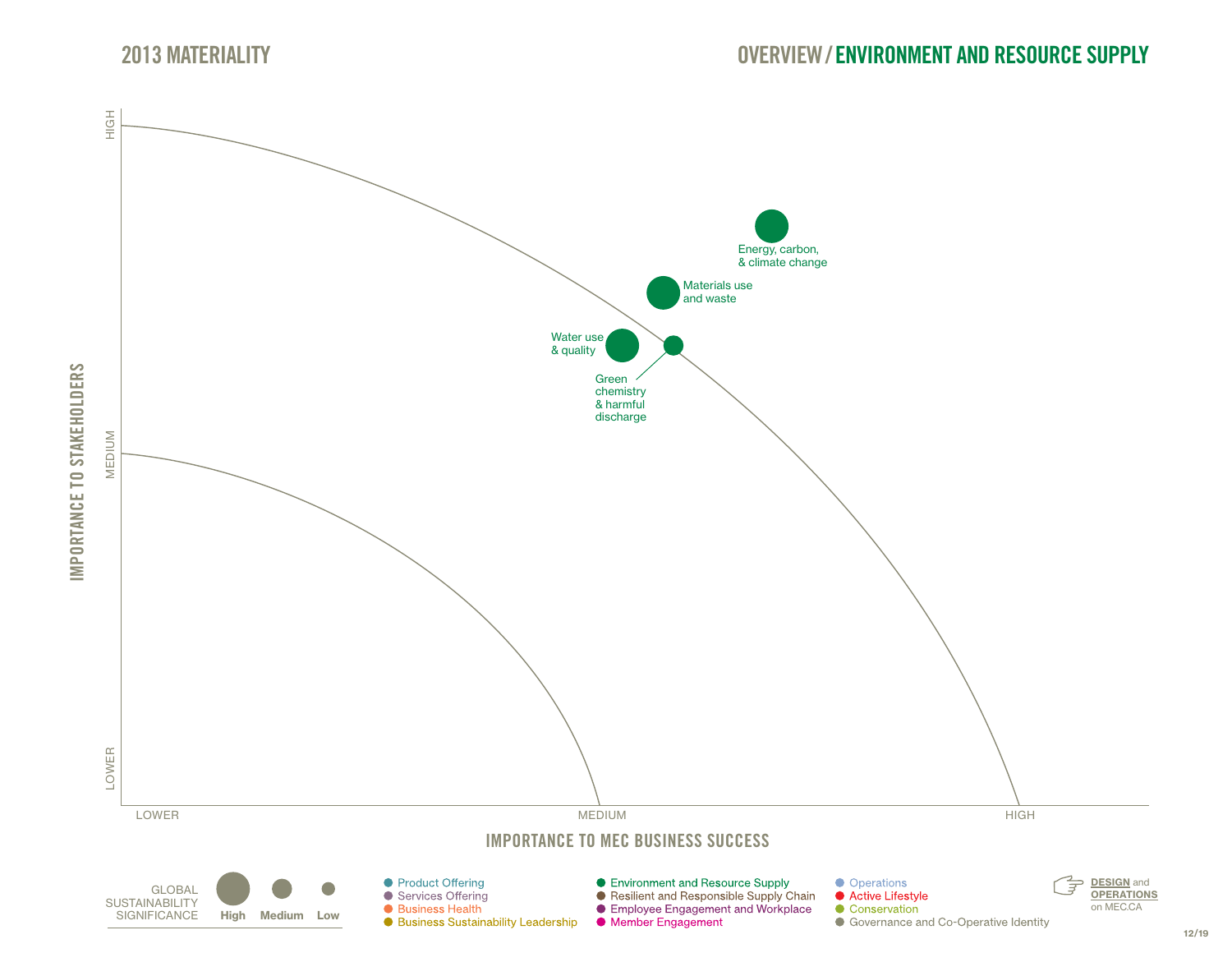<span id="page-12-0"></span>![](_page_12_Figure_2.jpeg)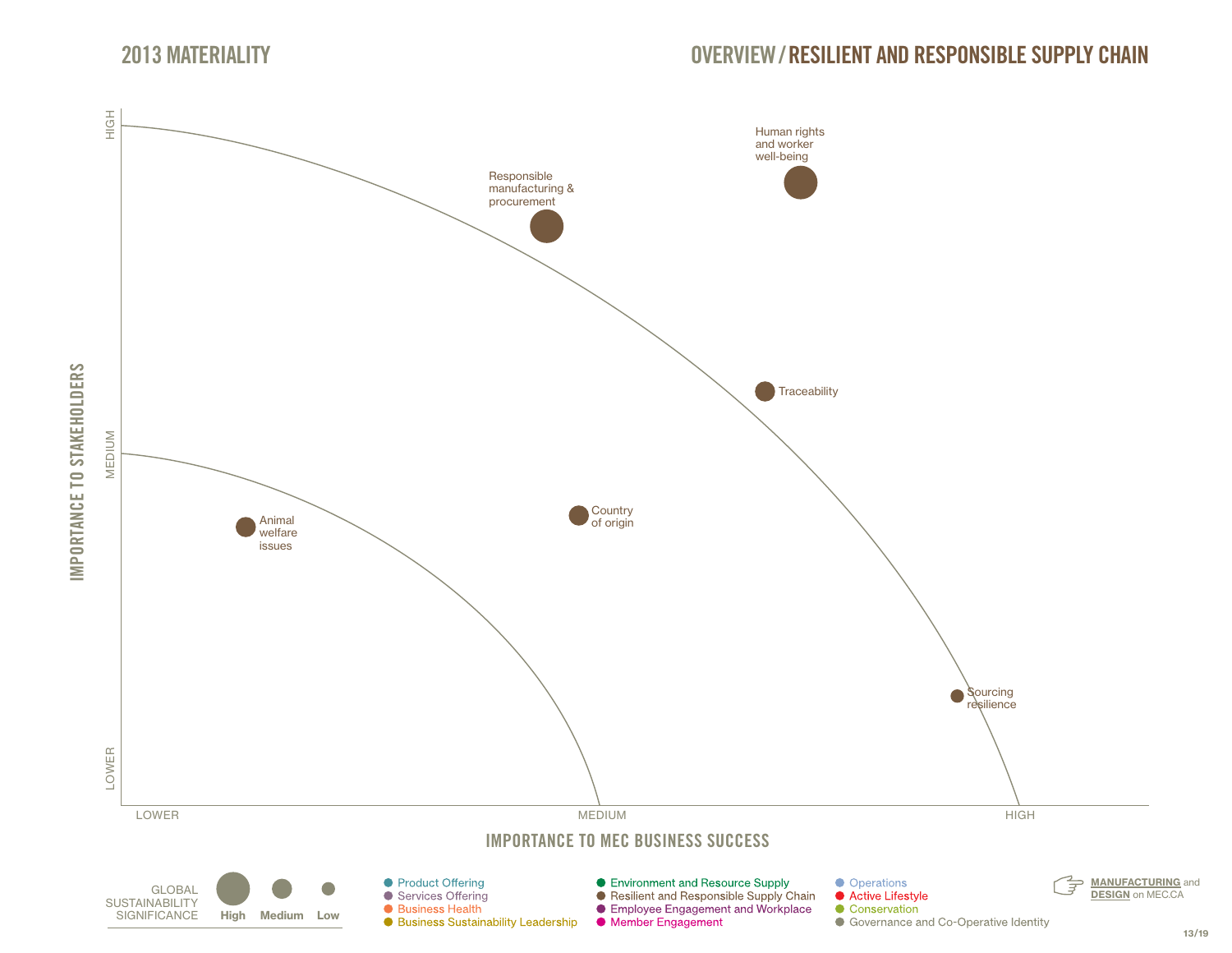![](_page_13_Picture_0.jpeg)

<span id="page-13-0"></span>![](_page_13_Figure_2.jpeg)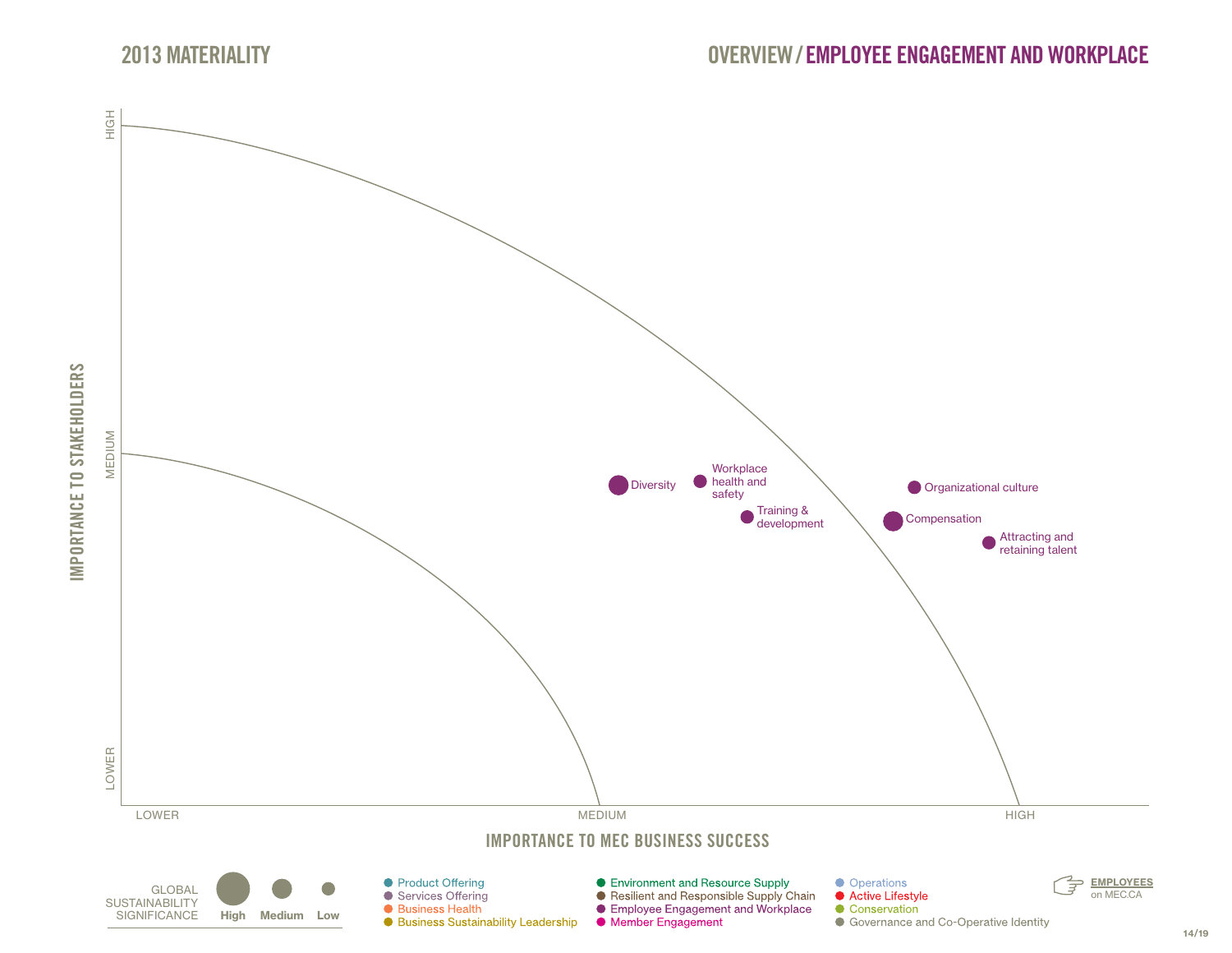![](_page_14_Picture_0.jpeg)

<span id="page-14-0"></span>![](_page_14_Figure_2.jpeg)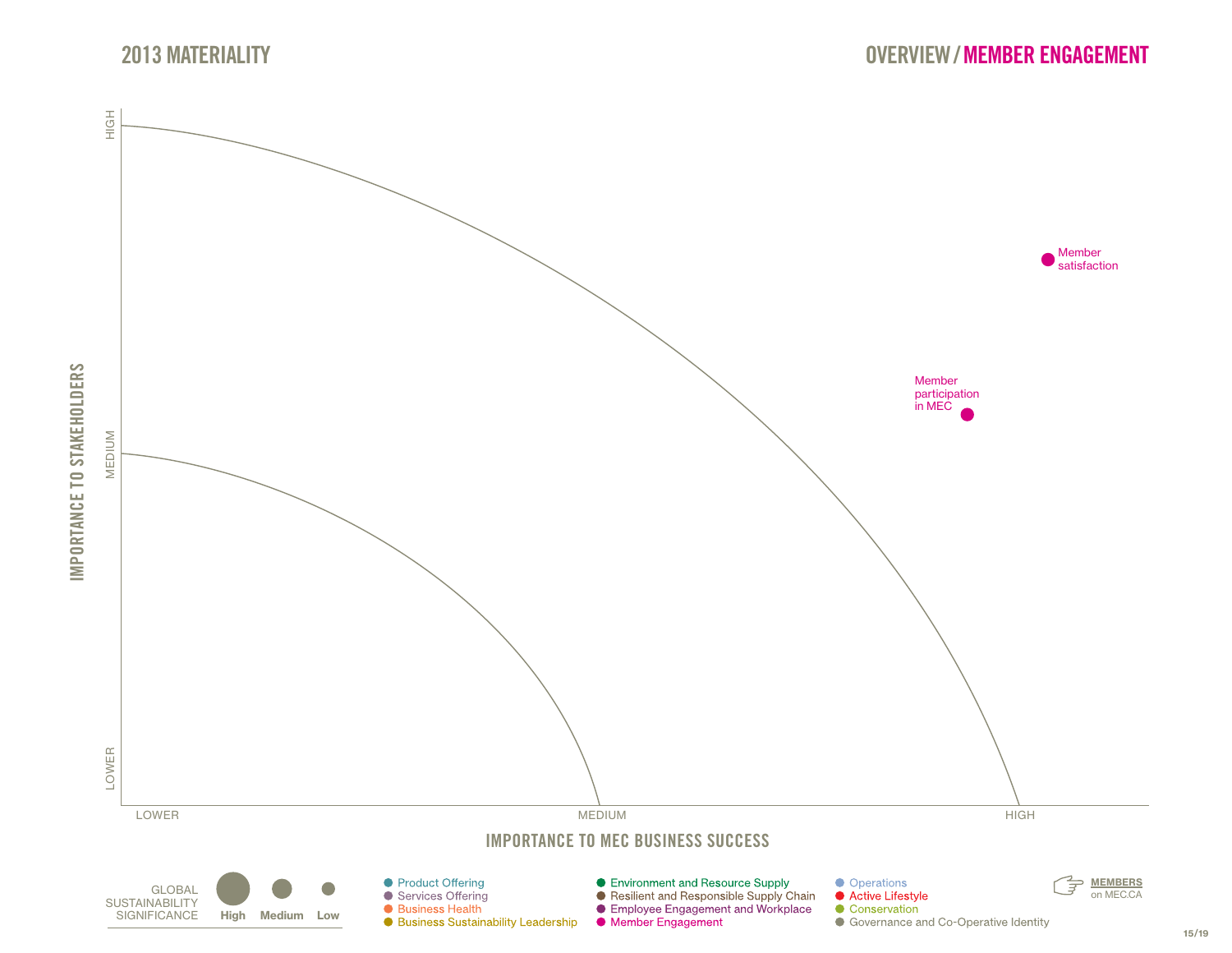![](_page_15_Picture_0.jpeg)

![](_page_15_Figure_1.jpeg)

<span id="page-15-0"></span>![](_page_15_Figure_2.jpeg)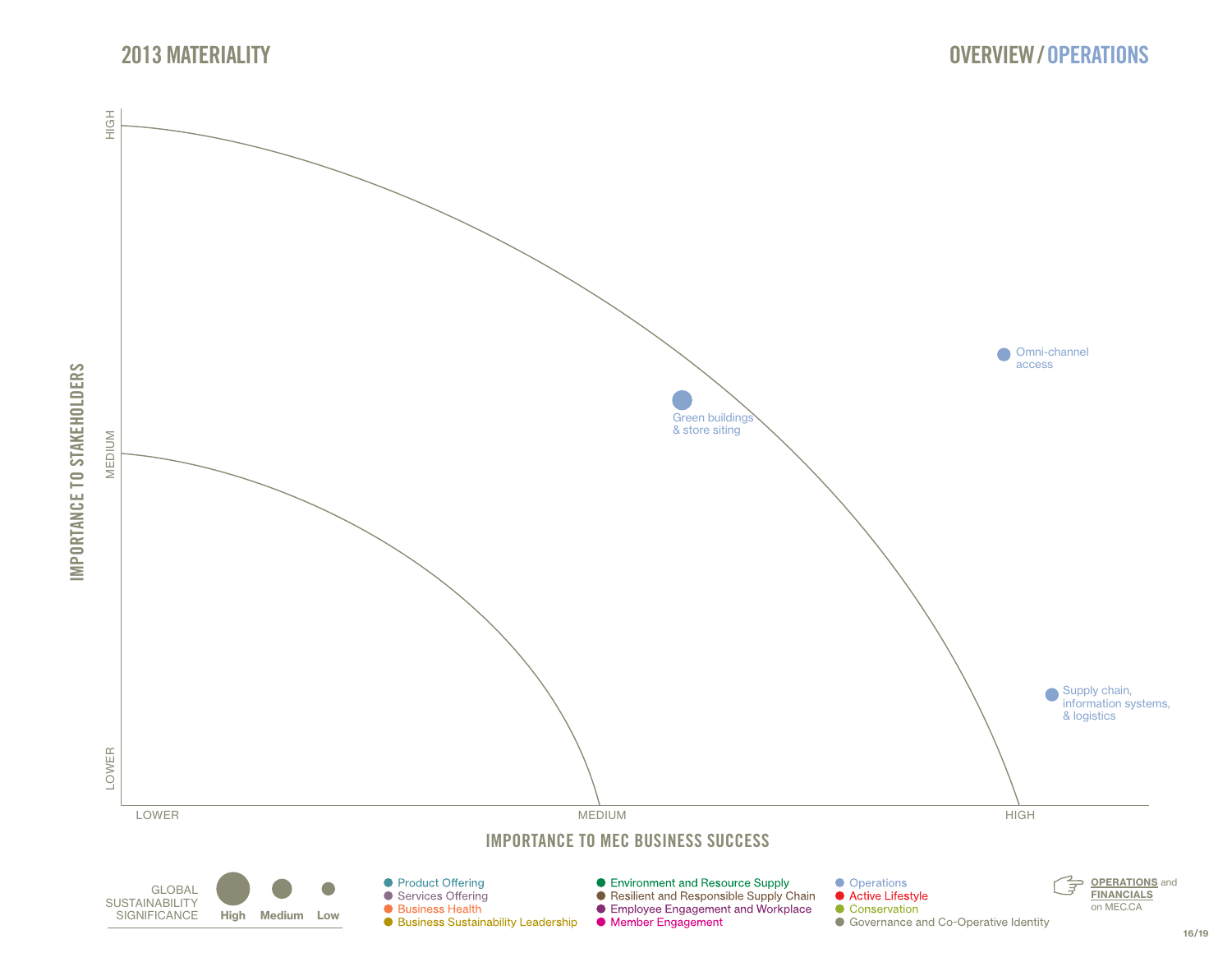![](_page_16_Picture_0.jpeg)

<span id="page-16-0"></span>![](_page_16_Figure_2.jpeg)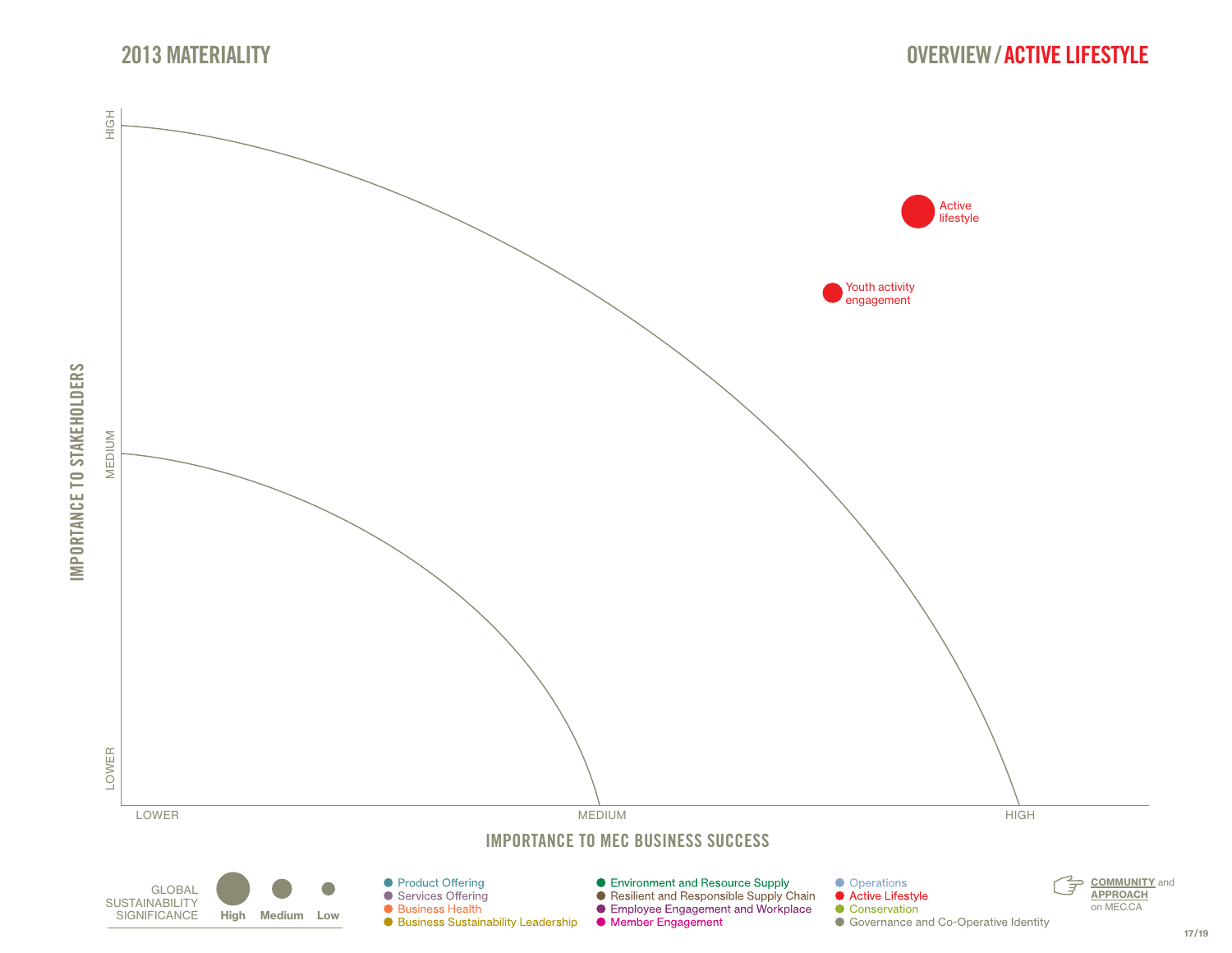<span id="page-17-0"></span>![](_page_17_Figure_2.jpeg)